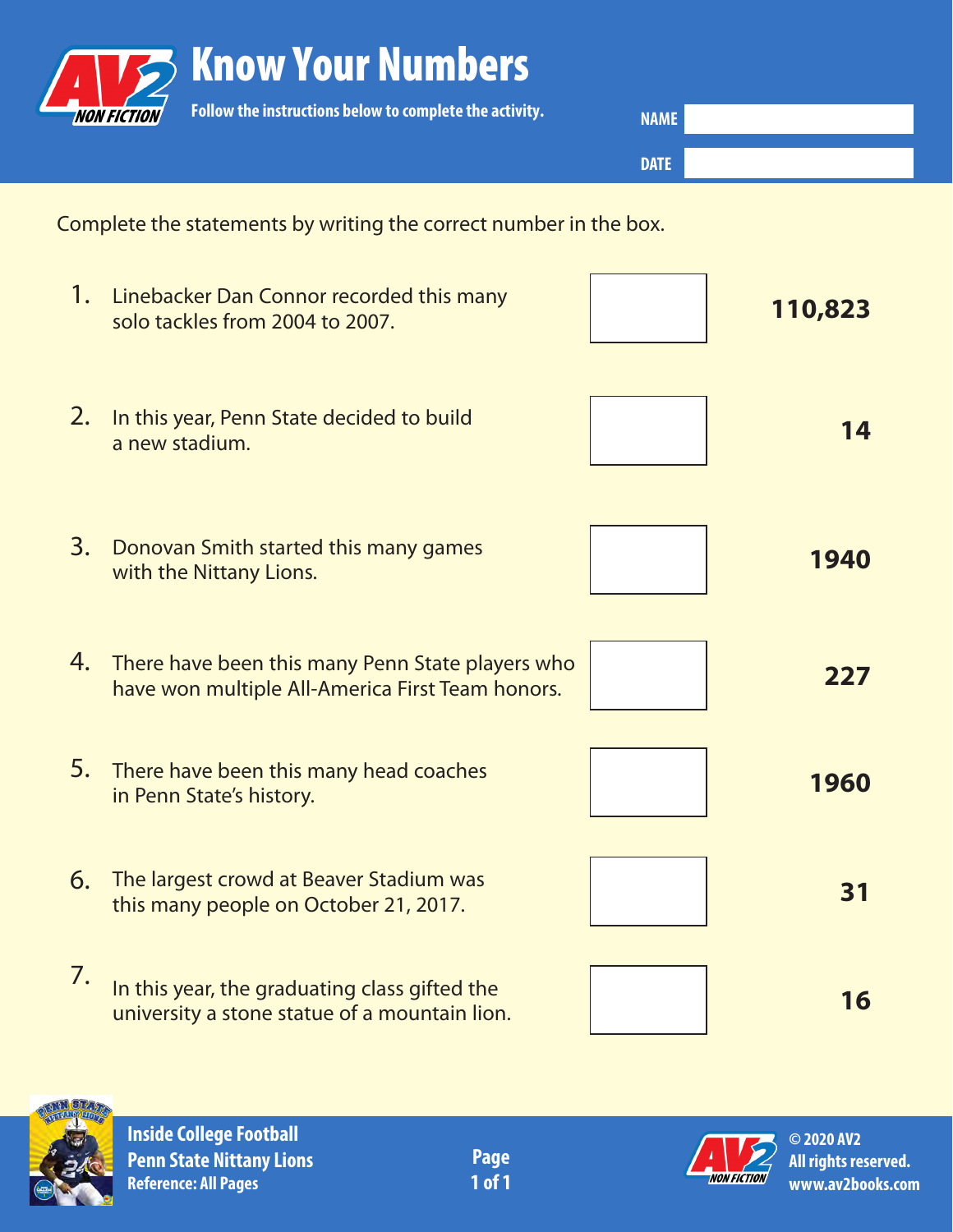

**NAME**

**DATE**

College football is broken down into divisions. Using the information in the book, answer the following questions.

Which division are the Penn State Nittany Lions in?

Name a bowl game in which the Penn State Nittany Lions have played, and in which year this game occurred.

Name three teams in the same division as the Penn State Nittany Lions.

The Penn State Nittany Lions play in which stadium?





**Inside College Football Penn State Nittany Lions Page Reference: All Pages 1 of 1** 

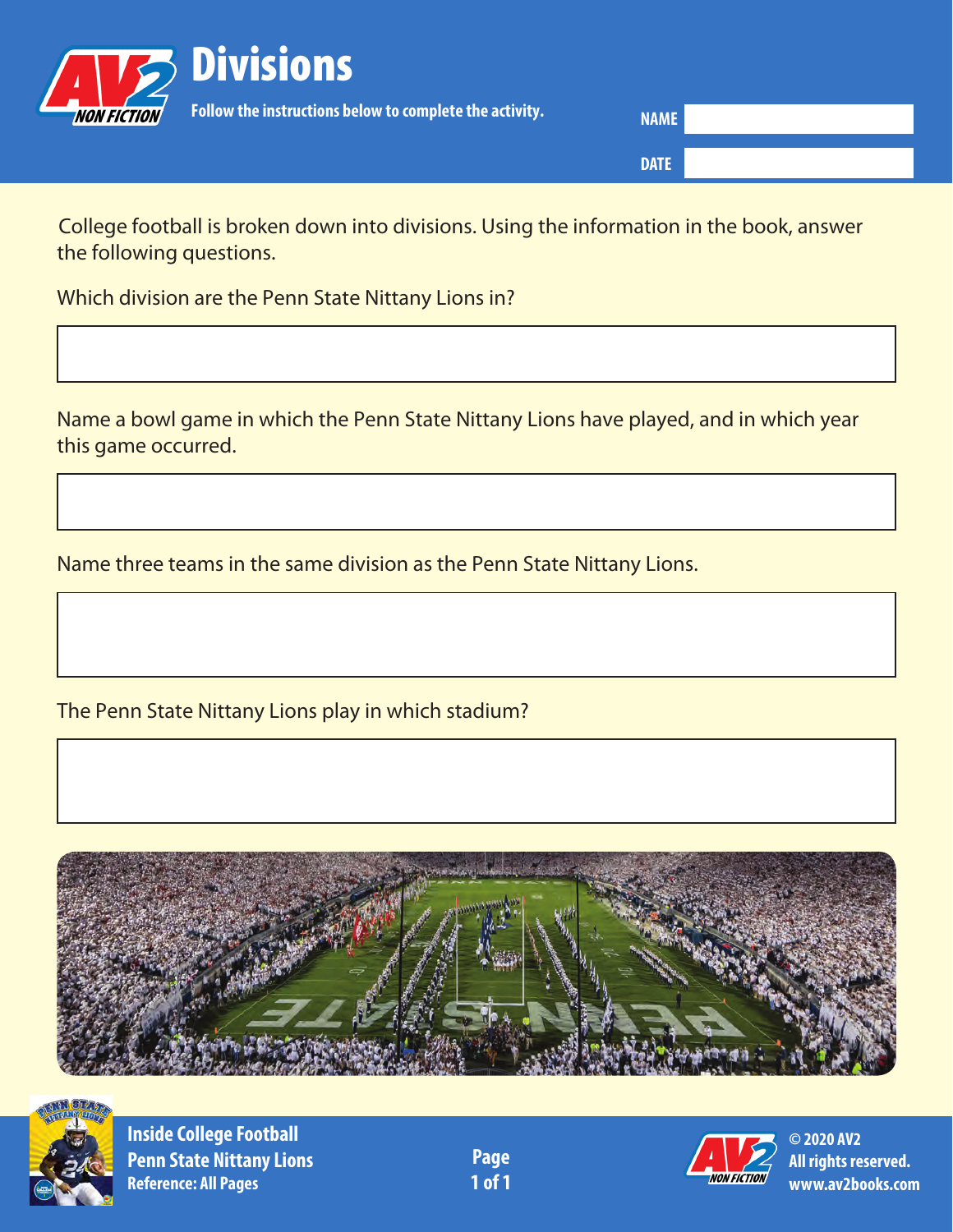

**NAME**

**DATE**

Exciting moments that happen during football games are often the topic of news stories. Choose one of the key events in the book, and write a news story about it in the space below.

News stories focus on a specific event and date in time. If there is more than one side to the story, be sure to present both. The story should include answers to these five key questions.

- 1. Who is the story about? This may be a person, team, organization, or company.
- 2. What is the event? It may be a regular- or post-season game, or even a practice.
- 3. Where did the event take place? This should include the city and stadium.
- 4. When did the event take place? This should include the complete date and, if possible, the time.
- 5. Why is the event important? Explain why this was a key event for the team or player. How did the event impact the team, the players, or the fans?



**Inside College Football Penn State Nittany Lions Reference: All Pages**

**Page 1 of 1**

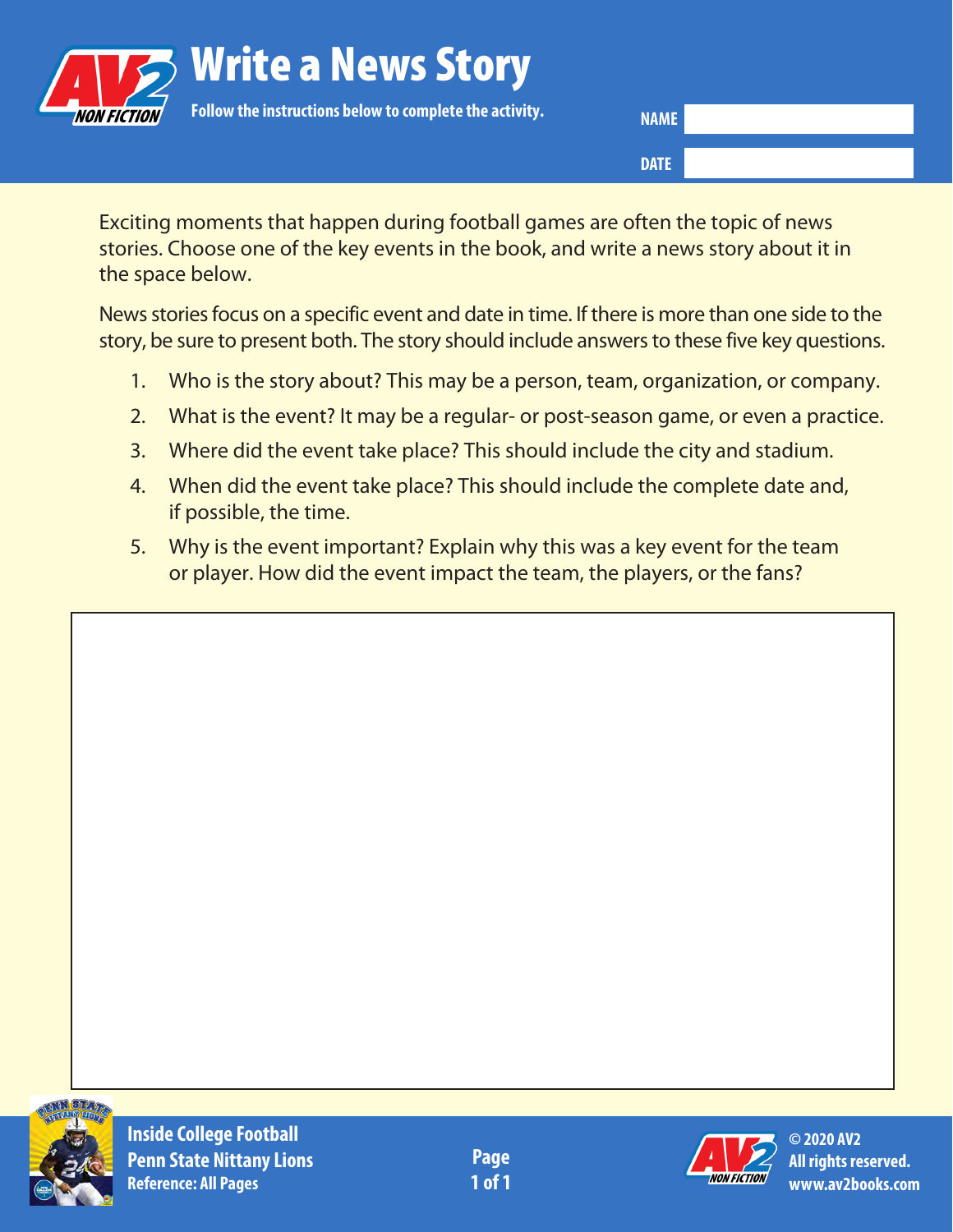

**NAME**

**DATE**

1. Using your AV<sup>2</sup> book, as well as research found in the library and on the internet, create a list of some of the most important games and events that have taken place throughout the Penn State Nittany Lions' history. Your list should include dates from at least six important moments in the team's history. Organize the events by date, from the earliest to the most recent. Then, use your list of events to create a timeline in the boxes below.



2. Pick one event from your timeline. Why was this event important to the team? Write your answer in a short paragraph.



**Inside College Football Penn State Nittany Lions Reference: All Pages**

**Page 1 of 1**

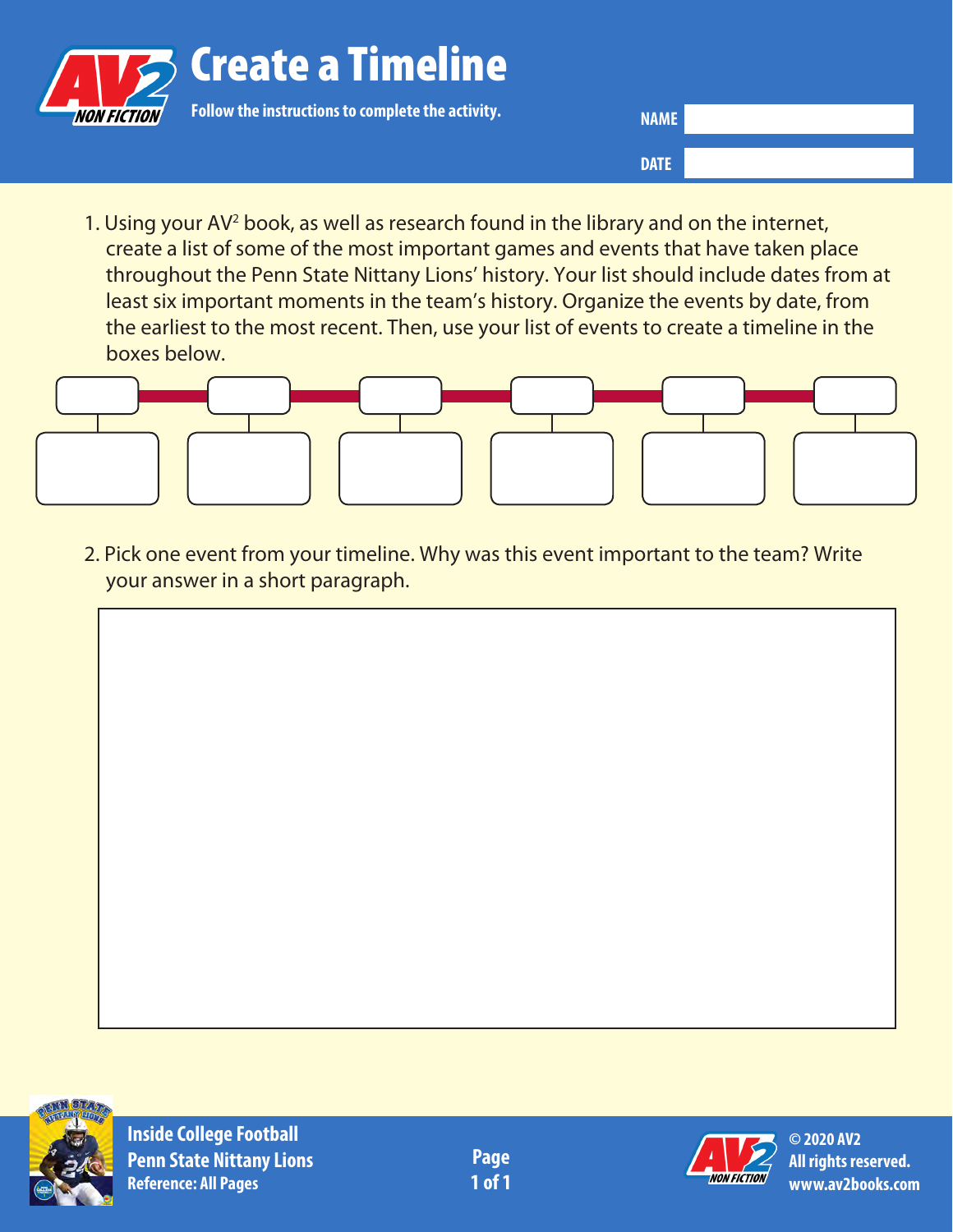

**NAME DATE**

Using the book as your guide, name each of the pictured players from the Penn State Nittany Lions.



## Name:



Name:



## Name: Name:





**Inside College Football Penn State Nittany Lions Page**<br> **Reference: All Pages Page Page Page Page Page Page Page Page Page Page Page Page Page Page Page Page Page Page Page Page Page Page Page Pa Reference: All Pages** 

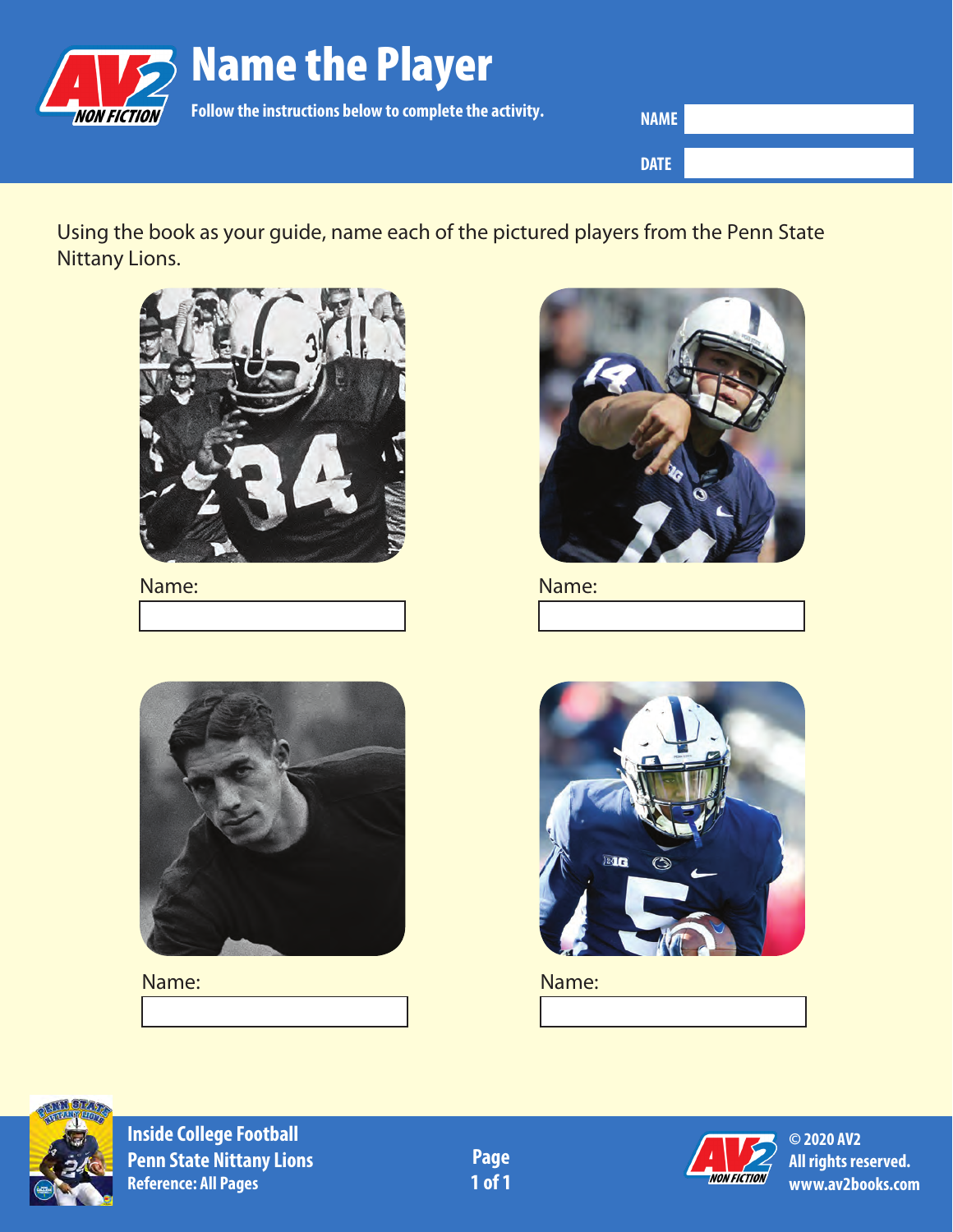

**Test your knowledge by answering these quiz questions. Check your answers on the quiz page in the book.**

**NAME DATE**

|                          | When was Penn State's football team founded?                                 |
|--------------------------|------------------------------------------------------------------------------|
| $\mathbf{z}$             | Who was the Nittany Lions' very first coach?                                 |
|                          | What is the seating capacity for Beaver Stadium?                             |
| $\blacktriangleleft$     | What are Penn State's colors?                                                |
| 5                        | What was the average GPA of Penn State student athletes in 2018?             |
| 6                        | Which bowl game did Penn State debut in on January 1, 1923?                  |
|                          | For how many seasons did Coach Rip Engle lead the Nittany Lions?             |
| $\ddot{\bullet}$         | What mountain overlooks Penn State and was once home to many mountain lions? |
| $\overline{\mathcal{L}}$ | Which former Penn State player scored 100 touchdowns in the NFL?             |
|                          | What is the record attendance for Beaver Stadium?                            |
| 10                       |                                                                              |



**Inside College Football Penn State Nittany Lions Reference: All Pages**

**Page 1 of 1**